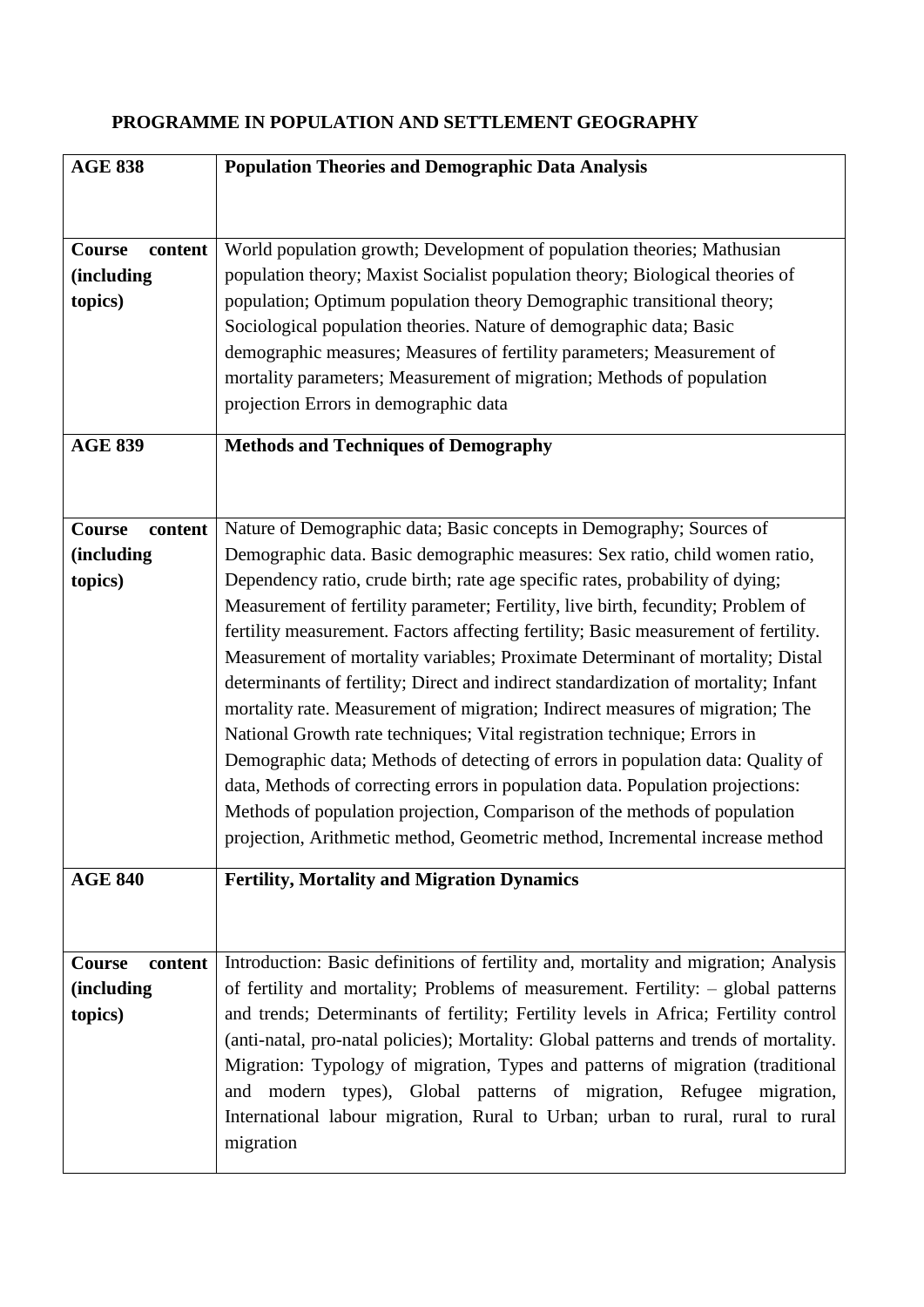| <b>AGE 841</b>           | <b>Population Pressure and Environmental Change</b>                                 |
|--------------------------|-------------------------------------------------------------------------------------|
|                          |                                                                                     |
|                          |                                                                                     |
| <b>Course</b><br>content | Concepts of: Population Pressure, Over Population, Optimum Population, Under        |
| <i>(including)</i>       | Population. Indicators of Population Pressure, Measurement of Population            |
| topics)                  | Pressure, Population Pressure in Africa's Dry Lands, Evolution of Population        |
|                          | pressure in Kenya, Consequences of Population Pressure, Population Pressure         |
|                          | and Environmental Degradation: Desertification, Aridity, Climate Change,            |
|                          | Emission of Green House Gases, Destruction of the Tropical Rain Forests;            |
|                          | Population Pressure and Human Environment Deterioration                             |
| <b>AGE 842</b>           | <b>Principles of Settlement Geography</b>                                           |
|                          |                                                                                     |
|                          |                                                                                     |
| <b>Course</b><br>content | Introduction: Types Of Human Settlements, Functions Of Rural Settlements,           |
| <i>(including</i>        | Functions Of Urban Settlements, Patterns Of Human Settlements. Evolution of         |
| topics)                  | settlements: Environmental Determism; Theory Of Neolithic Revolution;               |
|                          | Religious Theories; Evolution And Development Of Urbanization; Urban                |
|                          | Revolution. Human settlements in Africa. Theories and techniques of settlements,    |
|                          | Distribution And Spacing Of Settlement; Urban Sphere Of Influence; Central          |
|                          | Place Theory; Von Thunen's Model; Nearest Neighbor Index, Rn. Urban                 |
|                          | Morphology: Models Of Urban Morphology (Concendric, Ring Model, Multiple            |
|                          | Nuclei Model Etc); Urban Primacy. Problems of urbanization                          |
|                          |                                                                                     |
| <b>AGE 843:</b>          | <b>Methods and Techniques of Settlement Geography</b>                               |
|                          |                                                                                     |
|                          |                                                                                     |
| Course<br>content        | Review of basic concepts and definitions such as urban, city, legal city,           |
| <i>(including)</i>       | geography city and megalopolis and basic measures such as nearest neighbour         |
| topics)                  | statistics and rank size. Urban economic base and related concepts and measures.    |
|                          | Use of gravity models for predicting spheres of influence, models of impulse        |
|                          | transmission. Determination of central place hierarchies, cluster size and cluster  |
|                          | function, lattices and k functions, fixed and variable k models. Weberian analysis  |
|                          | and movement minimization models.                                                   |
| <b>AGE 844:</b>          | <b>Population and Settlement in Africa</b>                                          |
|                          |                                                                                     |
|                          |                                                                                     |
| Course<br>content        | Introduction: Population Densities and Distribution in Africa; Characteristics of   |
| <i>(including)</i>       | the Population; Consequences of Youthful Population in Africa. Population           |
| topics)                  | policies in Africa. Contemporary issues of population in Africa; Dynamics of        |
|                          | Population Change; Fertility levels and Trends; Cultural determinants of Fertility; |